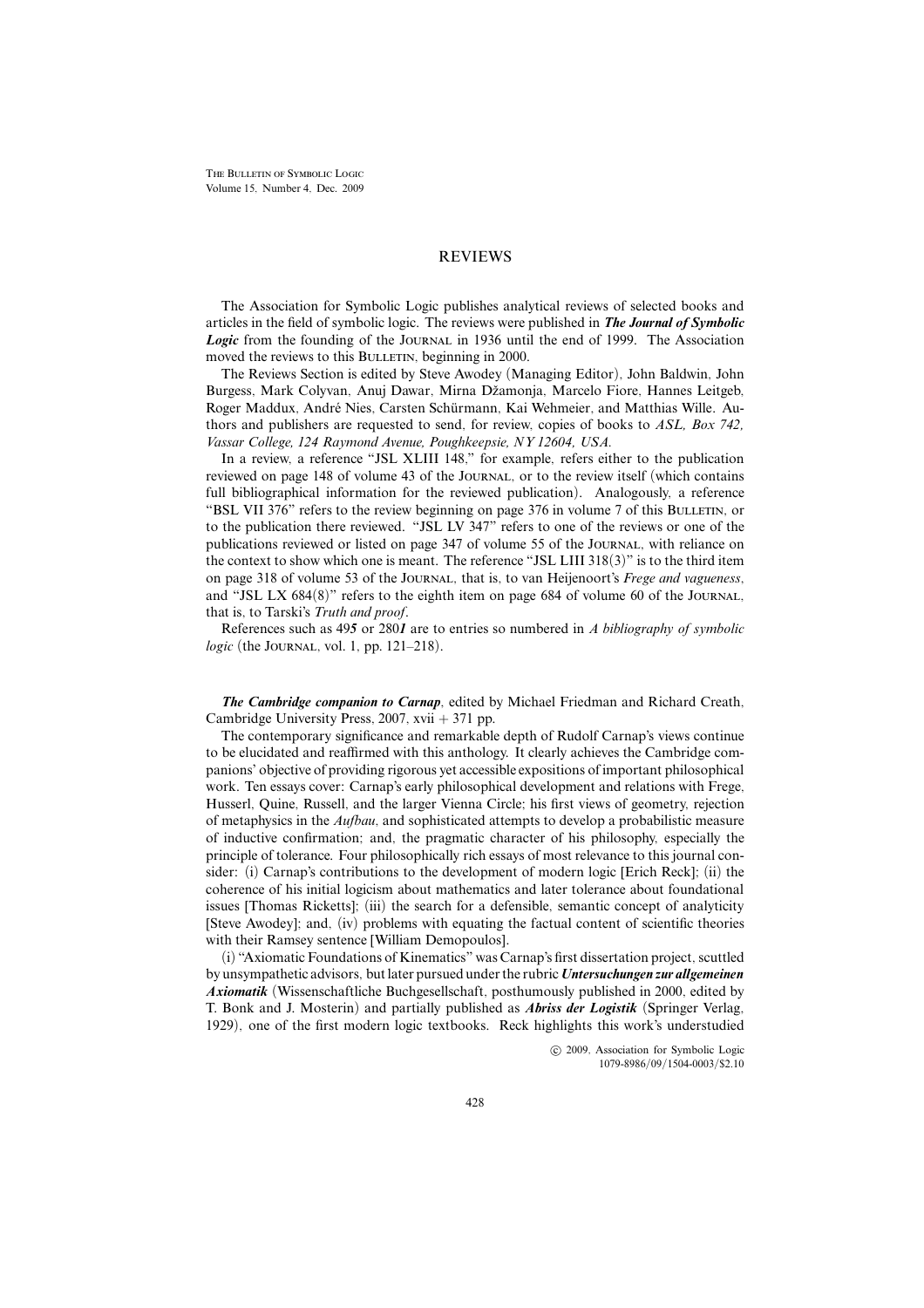and underappreciated contributions to modern logic, made in efforts to integrate Frege and Russell's views of logic with axiomatic approaches encouraged by Hilbert.

The issue was how to characterize axiomatic system completeness. Partly in correspondence with Carnap, Adolf Frankel distinguished three senses: deductive, semantic, and categorical (using contemporary terminology). Without a well-developed background logical theory, Frankel could not determine their interrelationships. Carnap had the innovative idea to formulate the issue in a higher-order logic with simple types from Frege and Russell, whose aversion to axiomatic methods prevented such a move. Within this framework, Carnap hoped to establish axiomatic systems are: (1) consistent iff satisfiable; (2) semantically complete iff categorical; (3) deductively iff semantically complete. Despite Hilbert's contagious optimism, Gödel's incompleteness theorems  $(IT)$  showed the 'only if' of  $(1)$  and  $(3)$  are false. Although these entailments hold for first-order logic, they fail for formal systems at least as strong as the fragment of Peano arithmetic called Robinson's arithmetic (see R. Smullyan, Gödel's Incompleteness Theorems, Oxford University Press, 1991). But Reck locates the fundamental obstacle to Carnap's ambitions elsewhere, in his failure to distinguish syntactic from semantic consequence in notions of deducibility and logical consequence. By adopting Frege and Russell's conception of logic, Carnap assumed a fixed, "universal" background language that precludes the distinction between object and meta-language required to define syntactic and semantic consequence clearly. This shortcoming was apparently not discerned by several prominent logicians (Reck, p. 191) until Tarski finally did and convinced Carnap.

Regarding (2), categoricity implies semantic completeness, but Carnap's proof of the converse incorrectly assumed all models of higher order theories are definable. With this restriction it follows, but the general claim, labeled "Carnap's Conjecture," remains open. Usefully, Reck identifies other interesting projects Carnap's axiomatic work suggests, such as exploring his contention that concepts introduced by "complete" axiomatic systems (besides explicit definitions) have special significance to science, and the idea that truth in a mathematical theory's domain is representable by the logical consequences of its "complete" axiomatization. Gödel's IT might seem to make these projects largely pointless, but Ricketts and Awodey show otherwise.

(ii) Partly in response to IT, Carnap abandoned the "universalist" conception of logic and proposed the principle of tolerance (PT) in the *Logical Syntax of Language*. After helpfully recounting its main themes—particularly that logical-mathematical sentences were represented as empirically-neutral (i.e., neutral with respect to observation sentences) logical consequences of transformation rules of formal axiomatic systems (called analytic or '*L*-determinate' sentences)—Ricketts asks about the status of underivable arithmetic truths IT guarantees exist for suitably strong systems. They are *L*-indeterminate, but presumably not empirically testable synthetic truths for Carnap. This apparently leaves only the non-analytic, non-empirical category of metaphysical pseudo-sentence. Carnap avoids this problematic conclusion by including the infinitary  $\omega$ -rule in his definition of consequence, which completes arithmetic and precludes such *L*-indeterminate truths. A basis for employing the stronger mathematics seems needed, however, to avoid justificatory infinite regress, a criticism Gödel made first (Is Mathematics Syntax of Language? in Collected Works: Un*published Essays and Lectures*, vol. III, Oxford University Press, 1995, edited by S. Feferman et al., pp. 334–362). Ricketts explains this complaint is misplaced against Carnap. Carnap's objective is to formulate a syntactic criterion for analyticity delineating what are typically considered logical-mathematical sentences from empirical ones, not to give an account of mathematical truth *justifying* their analytic status. The latter might warrant restrictions on the mathematical resources used to construct analyticity criteria, but it runs counter to PT's insistence that philosophically foundational questions be abandoned for pragmatic ones about language use. Tolerance ensures Carnap is at liberty to utilize whatever resources are required to affect the desired analytic-synthetic distinction (see also W. Goldfarb and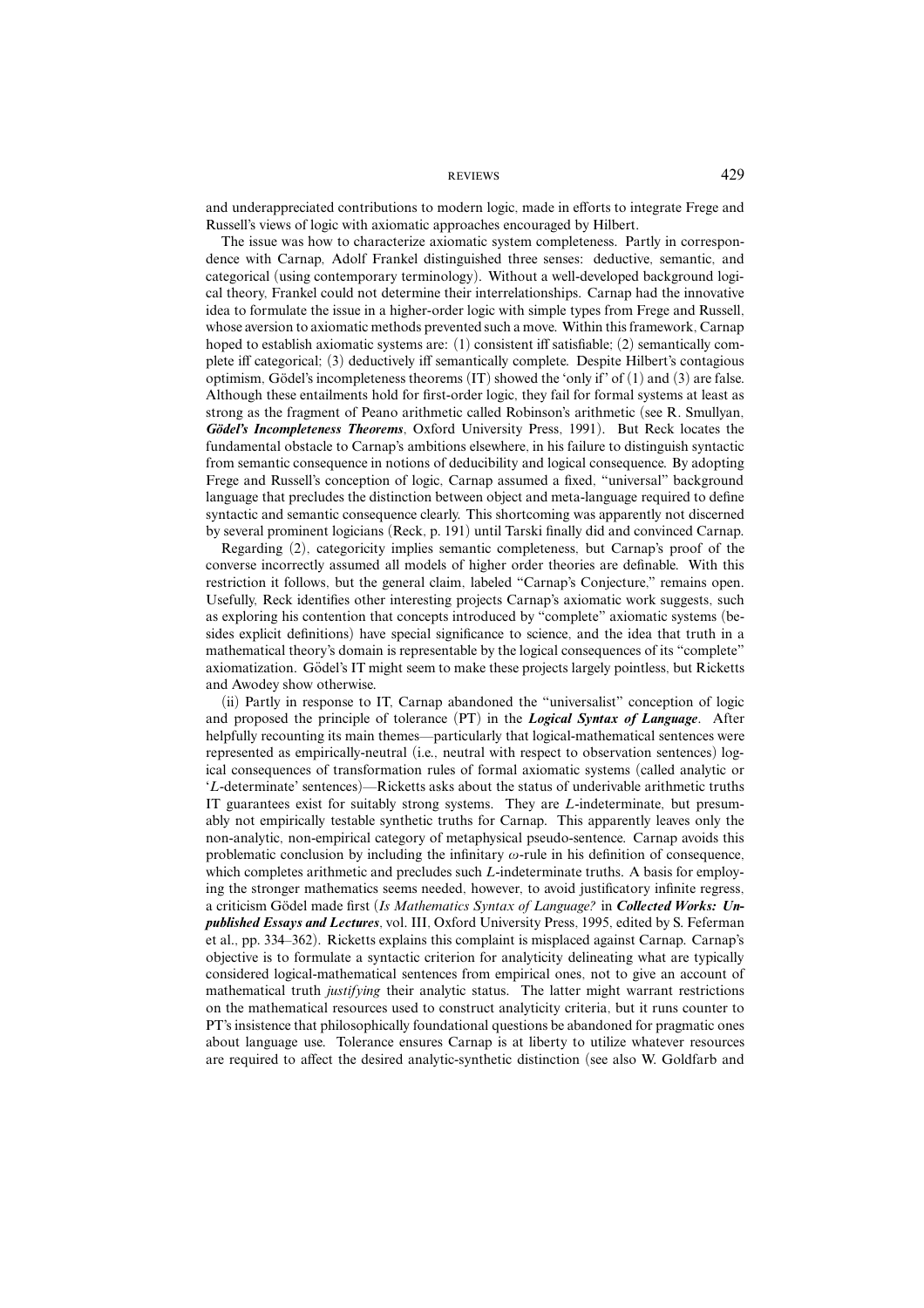T. Ricketts, Carnap and the Philosophy of Mathematics, in Wissenschaft und Subjektivität, Academie Verlag, 2002, edited by D. Bell and W. Vossenkuhl, pp. 61–78).

Carnap's tolerance is not neutral. The analyticity criterion described above for this language (Language-II), which Carnap later recognized was equivalent to Tarski's definition of semantic truth, requires the  $\omega$ -rule so the underlying logicist motivation presupposes a strong meta-language possibly unpalatable to advocates of weaker logics. Ricketts argues that does not indicate an incompatibility between logicism and PT as some suggest (Neil Tennant gives a similar analysis in *Carnap, Gödel, and the Analyticity of Arithmetic*, *Philosophia Mathematica*, vol. 16 (2008), pp. 100–112). Rather, it means the explication of the contentlessness of logical-mathematical sentences afforded by the stronger meta-languages may be unavailable to those advocates. This pragmatic weakness must be weighed against the merits of weaker meta-languages: exactly what PT counsels. After all, in full light of PT, Carnap also preferred languages for science incorporating classical mathematics.

(iii) Awodey takes up the analyticity project where Ricketts leaves off, in Carnap's post-*Syntax* "semantic" works. Carnap accepted Tarski's semantics, which posed problems because Tarski's truth definition does not distinguish logical from semantic truth in languages containing logical and non-logical terms. But only these languages can be adequate for science in general. One solution the *Syntax* considered is isolating logical from non-logical terms by *L*-determinacy: logical terms are the largest set of terms such that sentences containing only them are *L*-determinate. True sentences by Tarski's definition containing only logical terms could then be understood to delimit logical truth. This procedure is independent of interpretations of non-logical terms and would apply across different interpretations and languages.

The mathematician Saunders Mac Lane showed this method was deficient—no unique largest set of such symbols exists (*Carnap on Logical Syntax*, *Bulletin of the American Mathematical Society*, 1938, pp. 171–176)—and Carnap's successive attempts in *Foundations of Logic and Mathematics, Introduction to Semantics*, and *Meaning and Necessity* to pinpoint the distinction Awodey recounts were similarly fruitless, primarily because the semantic focus provided no resources for resolving the difficulty for Carnap. Even if it had, Awodey notes that whereas the modern view is that logical truth must be gauged against every possible interpretation of non-logical terms over every possible quantification domain, Carnap's semantic systems assumed a single fixed interpretation. In fact, this catholic, modern view was absent from logic throughout the 1940s. Ironically, although Carnap's efforts were unsuccessful, seeds of the modern view were present in his early axiomatic work (Awodey, p. 238) and were later successfully pursued by others (e.g., Tarski and Kripke). In particular, Tarski later built on the ideas motivating Carnap to identify a logical-descriptive distinction for terms.

(iv) After recounting influences from Frege and Russell's logic, Hilbert's axiomatization of geometry, and particularly Einstein's analysis of simultaneity, Demopoulos carefully describes Carnap's two-stage reconstruction or explication of scientific theories. The first distinguishes observational *O*-vocabulary from theoretical *T*-vocabulary. Demopoulous grants Putnam's criticism (*What theories are not*, in *Logic, Methodology, and Philosophy of Science*, Stanford University Press, 1962, edited by E. Nagel, P. Suppes, and A. Tarski, pp. 215–227) that actual scientific terms and sentences cannot easily be so classified, but correctly notes its irrelevance. The relatively unproblematic distinction between observed and unobservable events, properties, and relations can be used to *impose* the desired distinction in vocabulary. The distinction was also conventional for Carnap, so a uniquely defensible division is unnecessary. Besides *O* and *T*-sentences containing only their respective terms, correspondence *C* -rules contain both, thereby establishing connections between the theoretical domain of unobservables and the observables that provide the evidentiary basis for claims about the former. *C* -rules are therefore principles of empirical and/or epistemic interpretation without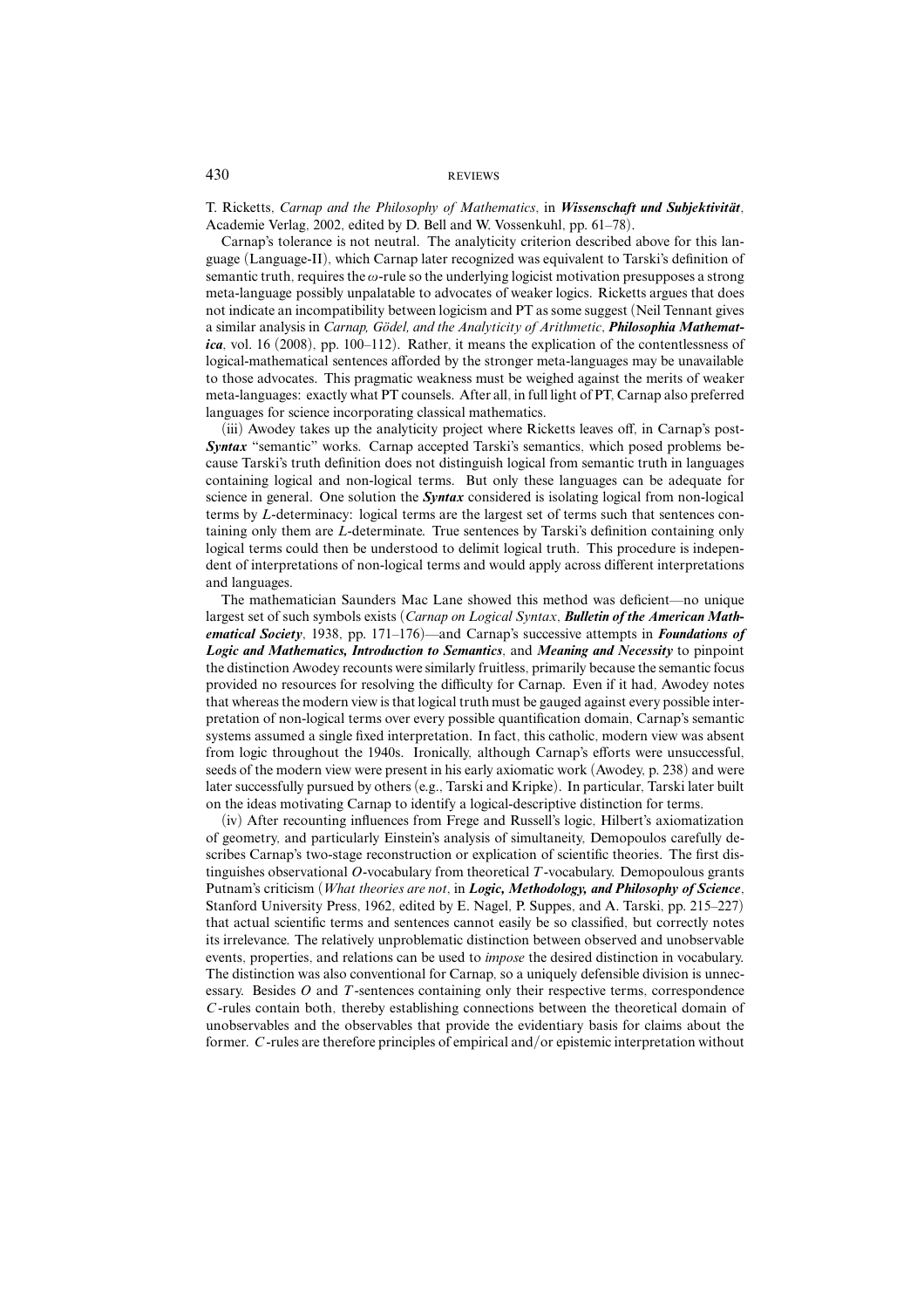which logical empiricists would not agree *T*-sentences are semantically interpretable. Scientific theories are conjunctions of *T*-sentences and *C*-rules,  $TC(O_1, \ldots, O_m; T_1, \ldots, T_n)$ , where  $O_i$  and  $T_i$  represent terms.

The second stage produces the Ramsey sentence of *TC* :

$$
(\exists X_1,\ldots,\exists X_1)TC(O_1,\ldots,O_m;X_1,\ldots,X_n),\qquad (R(TC))
$$

*i.e.*, the existential quantification over the theoretical terms of *TC* . The Carnap sentence is then constructed:

$$
R(TC) \to TC. \tag{C(TC)}
$$

For Carnap, *R*(*TC* ) and *C* (*TC* ) represent the factual and analytic components of theories for three reasons:

(i)  $R(TC) \wedge C(TC)$  is logically equivalent to  $TC$ ;

(ii)  $R(TC)$  and  $TC$  imply the same *O*-sentences (which Carnap himself proved);

(iii) *C* (*TC* ) is observationally uninformative: all *O*-sentences it implies are logically true.

Demopoulos also observes that this factual-analytic division is independent of the formalization, and he shows it subsumes Carnap's earlier analysis of dispositional terms in *Testability and Meaning* (*Philosophy of Science*, vol. 3 and 4, pp. 419–471 and 1–40).

Despite these advantages, Demopoulos shows that a deficiency similar to one facing Russell's structural realism (*The Analysis of Matter*, Allen and Unwin, 1927) also plagues Carnap's explication: it does not capture how scientific theories are a posteriori and synthetic (see also Stathis Psillos, *Carnap, the Ramsey sentence, and realistic empiricism*, *Erkenntnis*, vol. 52 (2000), pp. 253–279). The problem is that, whereas*TC* represents*synthetic* theoretical claims,  $R(TC)$  seems unable to do so. Given a minimal cardinality assumption about domains of quantification (and that the relevant set of *O*-sentences are consistent), *R*(*TC* ) makes such claims logically true and knowable a priori (an appendix presents the requisite proofs). To illustrate, consider a *TC* comprised only of  $(\forall x)[(Fx \rightarrow Rx) \land (Rx \rightarrow Kx)]$ where  $F$  and  $K$  are  $O$ -terms and  $R$  is a  $T$ -term. Its observational content is that every *F* is a *K*, but *TC* also states that *R* weakly separates them. The corresponding Ramsey sentence, however, which existentially quantifies over *R*, is (almost) logically true (modulo the cardinality and consistency assumptions). As a reconstruction of the claim *TC* makes, this seems to mischaracterize its theoretical status.

Unfortunately, only the main points of these philosophically stimulating essays have been considered, but their detailed and careful analyses make it abundantly clear that Carnap's work demonstrates logical abilities beyond mere facility with application. They also reveal the philosophical insights and challenging issues that emerge from his unique, technically rigorous approach to philosophical issues. Hopefully, similar high quality works will continue to secure Carnap's rightful place as an architect and exemplar of analytic philosophy.

James Justus

Department of Philosophy, Florida State University, 154 Dodd Hall, 641 University Way, Tallahassee, FL 32306, USA and Department of Philosophy, University of Sydney, Centre for the Foundations of Science, Sydney, NSW 2016, Australia. jjustus@fsu.edu.

*The Princeton Companion to Mathematics*, edited by Timothy Gowers (June Barrow-Green) and Imre Leader, associate editors), Princeton University Press, 2008, 1008 pp.

The publishing event of the year in mathematics is without doubt *The Princeton Companion to Mathematics*. Edited by Timothy Gowers, it is a thousand page (or so) encyclopedia of all things mathematical, from its theorems, to its history, to biographies of its principals, to its sociology *...* to something of its philosophy.

This review will contain a word about the latter; but first, about the *Companion*: Importantly, the quality of the exposition is very high. The entries, from those on "dimension" and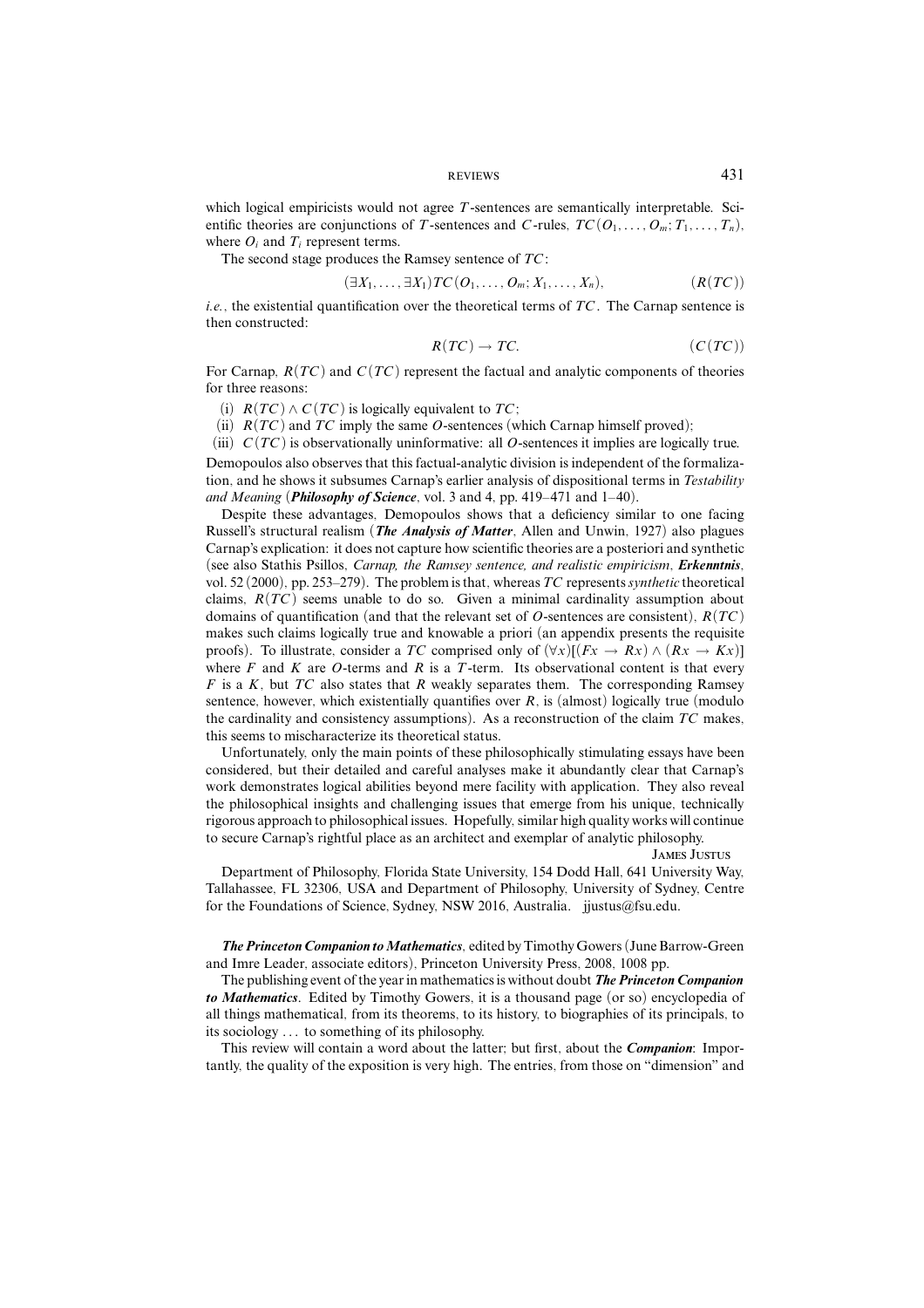"duality"—two of the volume's gems—to the more technical, are simply beautifully written. As to the content, this is also presented with a great deal of care. The reader, upon finishing an entry, understands why a particular mathematical concept should have been introduced; why a particular question was asked—the "why" of mathematics, as Michael Harris calls it. One often hears mathematicians bemoaning the present day state of mathematical exposition. The volume is not only a powerful corrective to what has been an unfortunate trend downward (in some fields); overall it leaves one with a sense of mathematics as a subject of great beauty and many depths, free of arbitrariness and full of meaning. It is a splendid piece of work.

As for logic and foundations, the book takes an interesting attitude toward them. It begins, surprisingly, with a passage from Bertrand Russell's *The Principles of Mathematics*:

Pure Mathematics is the class of all propositions of the form *p* implies *q*, where *p* and *q* are propositions containing one or more variables, the same in the two propositions, and neither *p* nor *q* contains any constants except logical constants. And logical constants are all notions definable in terms of the following: Implication, the relation of a term to a class of which it is a member, the notion of such that, and any such further notions as may be involved in the general notion of propositions of the above form. In addition to these, mathematics uses a notion which is not a constituent of the propositions which it considers, namely the notion of truth.

About this passage the editor remarks "The *Princeton Companion to Mathematics* is about everything that Russell's definition leaves out."<sup>1</sup> Russell is saying something important here; he is pointing to the distinction between syntax and semantics at a time when the distinction was far from clear. Gowers goes on to say that while in 1903, the year the *Principles* was published, many mathematicians were interested in logical foundations, today's mathematician is "likely to have other concerns." And this is of course true, and was perhaps true even then. As the American philosopher Charles Sanders Peirce wrote already in 1903:

It does not seem to me that mathematics depends in any way upon logic. It reasons, of course. But if the mathematician ever hesitates or errs in his reasoning, logic cannot come to his aid. He would be far more liable to commit similar as well as other errors there. On the contrary, I am persuaded that logic cannot possibly attain the solution of its problems without greater use of mathematics. Indeed all formal logic is merely mathematics applied to logic.2

That said, there is a generous amount of space given to mathematical logic. Model theory, set theory and computational complexity are represented by three beautiful entries by Dave Marker and Joan Bagaria (both treated below), and Oded Goldreich and Avi Wigderson respectively; and chapter III, entitled "Mathematical Concepts," contains much in the way of content from mathematical logic. There is even an entry on the axiom of determinacy in chapter III, right up there with "metric spaces," "manifolds," and "Ricci flow."

Joan Bagaria's entry on set theory manages to cover all the main trends in this very technical topic. More than half of the entry consists of a careful introduction, up to Gödel's inner model of constructible sets, for the lay mathematician. He then dives into forcing; and although some have found the topic intimidating, Bagaria manages to give a gentle, formulafree account of it. The second half of the entry covers large cardinals, cardinal arithmetic, determinacy, descriptive set theory, and forcing axioms, ending with some remarks on Hugh Woodin's Ω-logic. The essay is an excellent overview for any logician, and should take the

 $1_{\text{p}}$  ix.

<sup>&</sup>lt;sup>2"</sup>The Essence of Mathematics" in J. R. Newman (ed.) The World of Mathematics, New York: Simon and Schuster, 1956.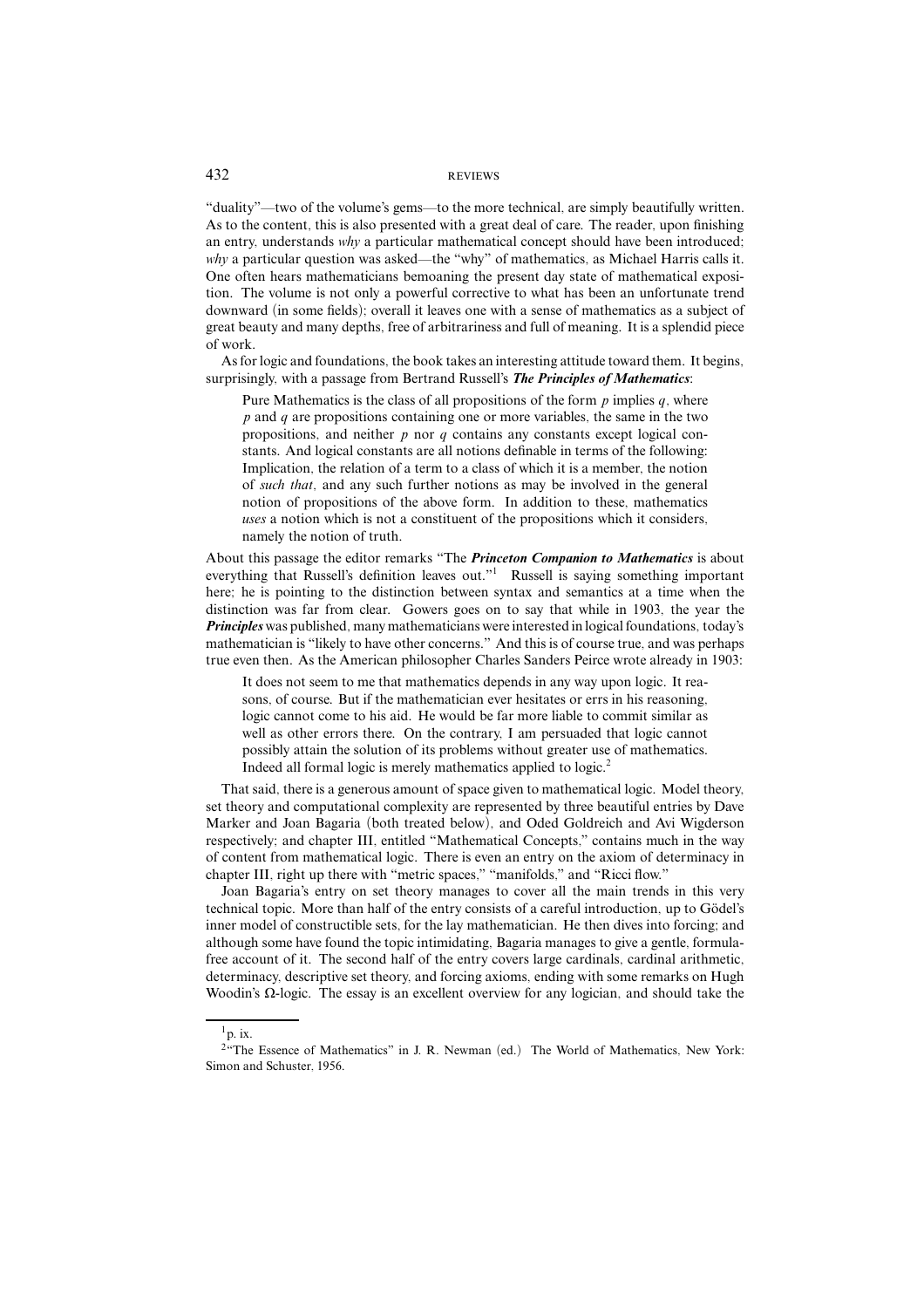lay mathematician very far toward understanding what set theorists are up to, in trying to find order not only in sets of reals, but even in the wilderness of completely arbitrary sets.

David Marker's "Logic and Model Theory" gives an excellent introduction to mathematical logic. He covers Gödel's Completeness and Incompleteness Theorems and discusses their consequences, most notably the undecidability of the theory of the natural numbers. He then covers the other side of things, namely the fact that the theories of the reals and complex numbers are decidable, explaining the important and close connections to algebraic and analytic geometry along the way. This entry, especially when combined with Bagaria's on on set theory, provides the lay mathematician with a lucid introduction to the main concepts and results of mathematical logic.

On the side of foundations, most of chapter II is devoted to the history of the notions of rigor and proof, in very informative entries written by Tom Archibold and Leo Corry respectively; and the foundational debate of the 1920s, particularly the story of the debate over non-constructive methods, is ably recounted in José Ferreirós's too brief entry. (Though his assertion there that "formalism established itself in practice as the avowed ideology of twentieth century mathematicians"3 certainly contradicts this reader's experience.)

As for what is omitted, probably every mathematician could name a treasured theorem left out of Chapter V's list of theorems and problems. And though comprehensiveness is surely unattainable here, for what it's worth, this reviewer's vote would have gone to a good presentation of Saharon Shelah's Main Gap, a powerful theorem which divides mathematical theories into the so-called structure and non-structure cases; a realization of the Hilbert program of a sort, and the "conclusion of a line of research which had cost him fourteen years of intensive work and not far off a hundred published books and papers."4 The only other remark one perhaps might make along these lines is that Julia Robinson's biography could have been included among the 96 biographies given in chapter VI.

The Peirce point of view does come through in the selection of what's covered. One would have hoped that the early debates on constructive proofs, for example, as detailed in Ferreirós's entry, would have inspired some reflection on foundational issues along contemporary lines even so that this is not *necessarily* part of mathematics proper. It is actually interesting that such are almost completely absent from the volume; but perhaps it is best left to the readers of this *Bulletin*, to reflect on the reason why this is.

Two entries do stand well within the contemporary philosophical culture. John Burgess's "Analysis, Mathematical and Philosophical" in the history as philosophy genre, so-called, appears in the chapter on the influence of mathematics in various fields. And Michael Harris's "Why Mathematics? You Might Ask" occupies the territory of, roughly, post-modernism and appears in the chapter called "Final Perspectives." It is a tribute to the editors that these two papers should exist in the same collection; in fact reading them back to back is an interesting experience.

Burgess's entry traces the evolution of exact methods in philosophy in the context of the rationalist/empiricist dichotomy, with "rationalists the party of reason, and empiricists the party of experience."5 The entry is about the influence of mathematics on philosophy, and accordingly Burgess begins with Descartes and Leibniz, "impressed by the apparent ability of pure thought *...* to achieve, as it seemed to do in geometry, substantive results with worldly applications."<sup>6</sup> But how are such achievements possible? As Burgess observes,

<sup>3</sup>p. 155.

<sup>4</sup>as described by Wilfrid Hodges in "What is a Structure Theory," Bulletin of the London Mathematical Society, (1987), vol. 19, 209–237. Shelah's abstract announcing the final step of the proof was called "Why am I so happy?", Abstracts Amer. Math. Soc., 3 (1982), 282.

<sup>5</sup>p. 928.

<sup>6</sup>Ibid.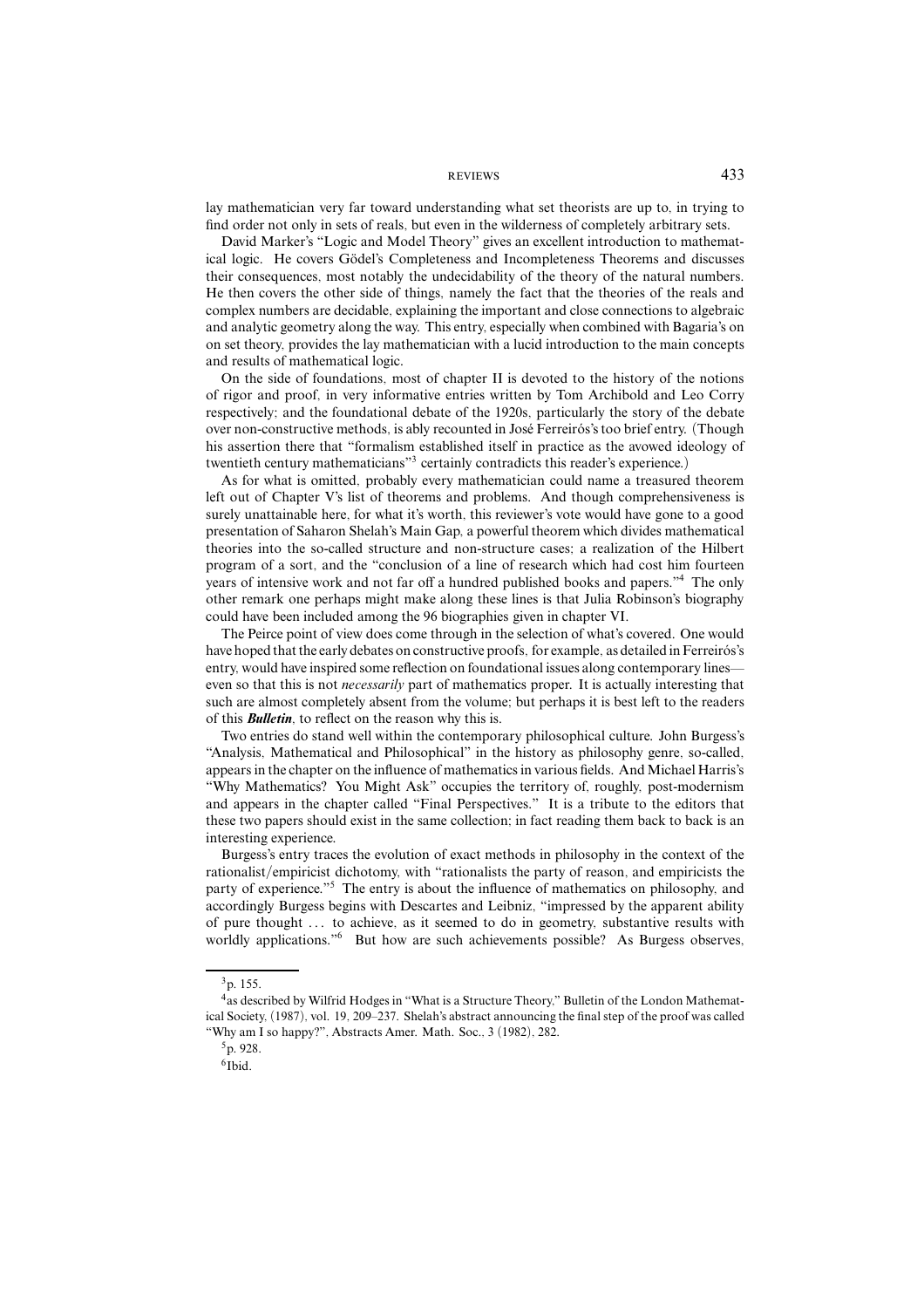"... for rationalists mathematics was a source of *methods*, for empiricists it was the source of a *problem*."<sup>7</sup> Burgess takes the reader through Kant's view of the problem before passing to the rise of analytic philosophy, in which the founding fathers are considered in the light of the influence of mathematics on their thought. For Russell and Frege, the influence of mathematics was decisive, in both the direct and indirect senses; for subsequent generations of analytic philosophers the influence is indirect, though massive nevertheless, inheriting the Frege/Russell tradition as they do.

In the second part of the entry Burgess rehearses the movement toward rigorization and generalization which marked mathematical analysis in the nineteenth century. Of crucial importance for analytic philosophy was the generalization of the notion of "function" due to Cauchy, Riemann and others, wherein the requirement that a function be given by an explicit formula was dropped, along with the requirement that a function have the reals as domain and range. For Frege the innovation was utterly decisive, and led directly to his formulation of first order relational logic. As Burgess quotes Frege on the generalization of the notion of "function" in his paper "Function and Concept": "In both directions I will go further."

The third part of the entry deals with another important episode in the history of analytic philosophy as influenced by mathematical analysis, namely Russell's Theory of Definite Descriptions. Burgess contends that " *...* the method of contextual definition, which the theory of descriptions exemplifies, was inspired by the nineteenth century rigorization of analysis,"9 a point, Burgess observes, which is perhaps underappreciated, even by historians. (A contextual definition, as Burgess defines it, is " *...* a definition that does not provide an analysis of a word or phrase standing alone, but rather provides an analysis of contexts in which it appears."<sup>10</sup>) Indeed at least this reviewer has never encountered the connection.

Burgess, characteristically, takes the long view. In the middle of his ruminations on Frege he pauses to make this remark, on the nature of philosophy itself:

Indeed, to a large degree philosophical analysis simply is the logical analysis of philosophical rather than mathematical notions, carried out with the aid of Frege's broad new logic, or still broader extensions of it introduced by his successors.<sup>11</sup>

Michael Harris's "Why Mathematics?" is surely among the most astonishing entries in the volume. The entry, about the notion of "metaphysical certainty," from the post-modern perspective and from his own, evinces a somewhat dismissive attitude toward the foundations and philosophy of mathematics in the analytic tradition—though one has to qualify such a judgement in the case of Harris, a reputable number theorist whose philosophical writings<sup>12</sup> can be very subtle.

That said, Harris's view on foundations of mathematics seems to be something like the following: The notion of certainty, mathematical or otherwise, has become "philosophically discredited."<sup>13</sup> To the extent that the philosophy of mathematics is concerned with the notion—and it is—or with the development of top-down "master narratives," or with the notion of truth simpliciter, it is doomed to irrelevance:

*...* those with tendencies that I have described as postmodernist continue to express skepticism regarding certainty, seemingly unaware that their target is now

<sup>12</sup>Harris has written about 5 philosophical papers out of a total of 70. The remainder are mostly in the area of number theory.

13p. 973.

<sup>7</sup>Ibid.

<sup>8</sup>p. 931.

<sup>9</sup>p. 933.

<sup>10</sup>p. 934.

<sup>11</sup>p. 931.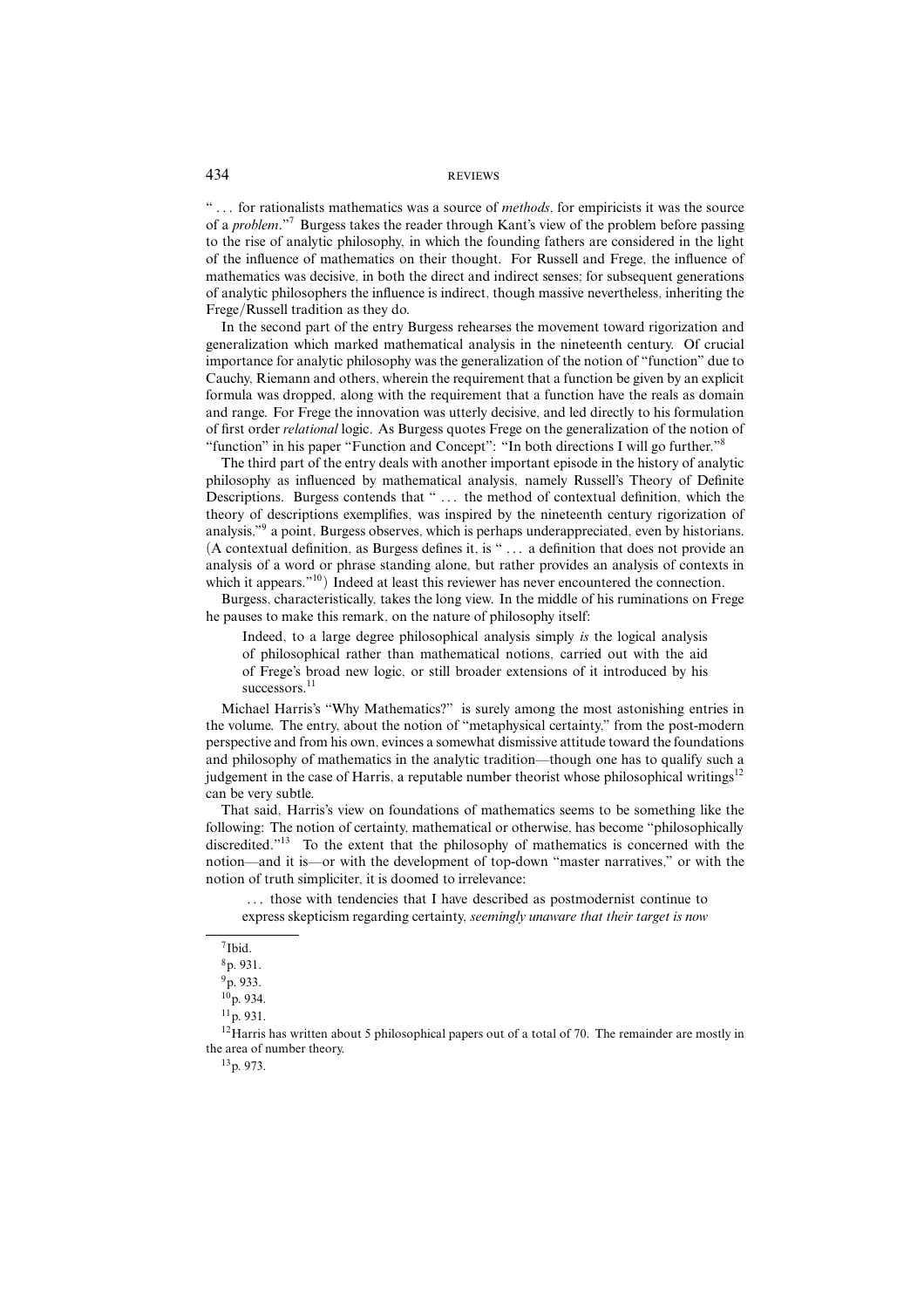little more than an advertising slogan that has little to do with the real concerns of mathematicians *...* <sup>14</sup>

and failure:

The struggle to ... find out the "essence" of mathematics is why the philosophy of mathematics keeps visiting the scenes of its many past defeats.<sup>15</sup>

Wider concerns are dealt with thus:

By far the larger part of activity in what goes by the name of philosophy of mathematics is dead to what mathematicians think and have thought ...

In sum,

*...* the most striking single feature of [twentieth century philosophy of mathematics] is that it is very largely banal.<sup>17</sup>

"Bridging the gap between mathematicians and metaphysicians is probably hopeless."<sup>18</sup> Harris writes. And as for meaning, Harris quotes Roland Barthes: "Meaning is what makes things sell"19—a pretty jaundiced view of the matter, all things considered.

Harris's remarks are not without merit. But the case against analytic philosophy of mathematics Harris offers here, based as it is on a very selective reading of the literature, is somewhat flawed. For example, though he admits to making only a random walk through that literature, $^{20}$  with all due respect to those he does cite, he has managed to avoid virtually every single classic of the analytic philosophy of mathematics genre—a priorist or otherwise. There is also the entanglement with postmodern philosophy. Harris is clearly interested in it; but there is no question that the level of clarity which characterizes the analytic tradition in philosophy of mathematics at its best, as exemplified, e.g., by John Burgess's contribution to this very volume, has simply not been seen in the post-modern literature on mathematics, to say the least—whatever its virtues.

Harris's entry may give the appearance of a mere critique of the status quo in philosophy of mathematics, but it is more than that.21 What warrants its inclusion in the *Companion* is its very well-observed positive part, in which, in a vein somewhat reminiscent of the writings of Gian-Carlo Rota, Harris outlines his own naturalistic agenda. Naturalism, once again prevalent in the philosophy of mathematics literature, is usually attributed to Quine, another opponent of the a priorist conception of philosophy, who formulated the view thus:

*...* [naturalism] is the recognition that it is within science itself, and not in some

prior philosophy, that reality is to be identified and described.<sup>22</sup>

But the flavor of Harris's naturalism is very different. It is less a fully fledged position in the empiricist tradition, as was Quine's, than a recommendation to spend one's philosophical coin on the "why" of mathematics: on distinctions such as those between "illuminating concepts" and "confirming theorems,"<sup>23</sup> very much deemphasizing the latter, an on such

22p. 21, *Theories and Things*, Harvard 1981.

 $23p. 973.$ 

<sup>14</sup>p. 970. Italics the reviewer's.

 $15p. 969$ .

<sup>16</sup>p. 971. Harris is quoting from David Corfield's *Towards a Philosophy of Real Mathematics*, Oxford 2003.

<sup>17</sup>p. 971. Harris is quoting from Ian Hacking's *Historical Ontology*, Harvard, 2002.

<sup>18</sup>p. 971.

 $19p. 966$ .

 $20p.972$ .

 $21$ Many of the above-cited remarks, as well as those of a similar critical nature, are a somewhat disparate collection of citations from the literature. It is therefore perhaps not entirely clear what the specifics of Harris's own criticism amounts to.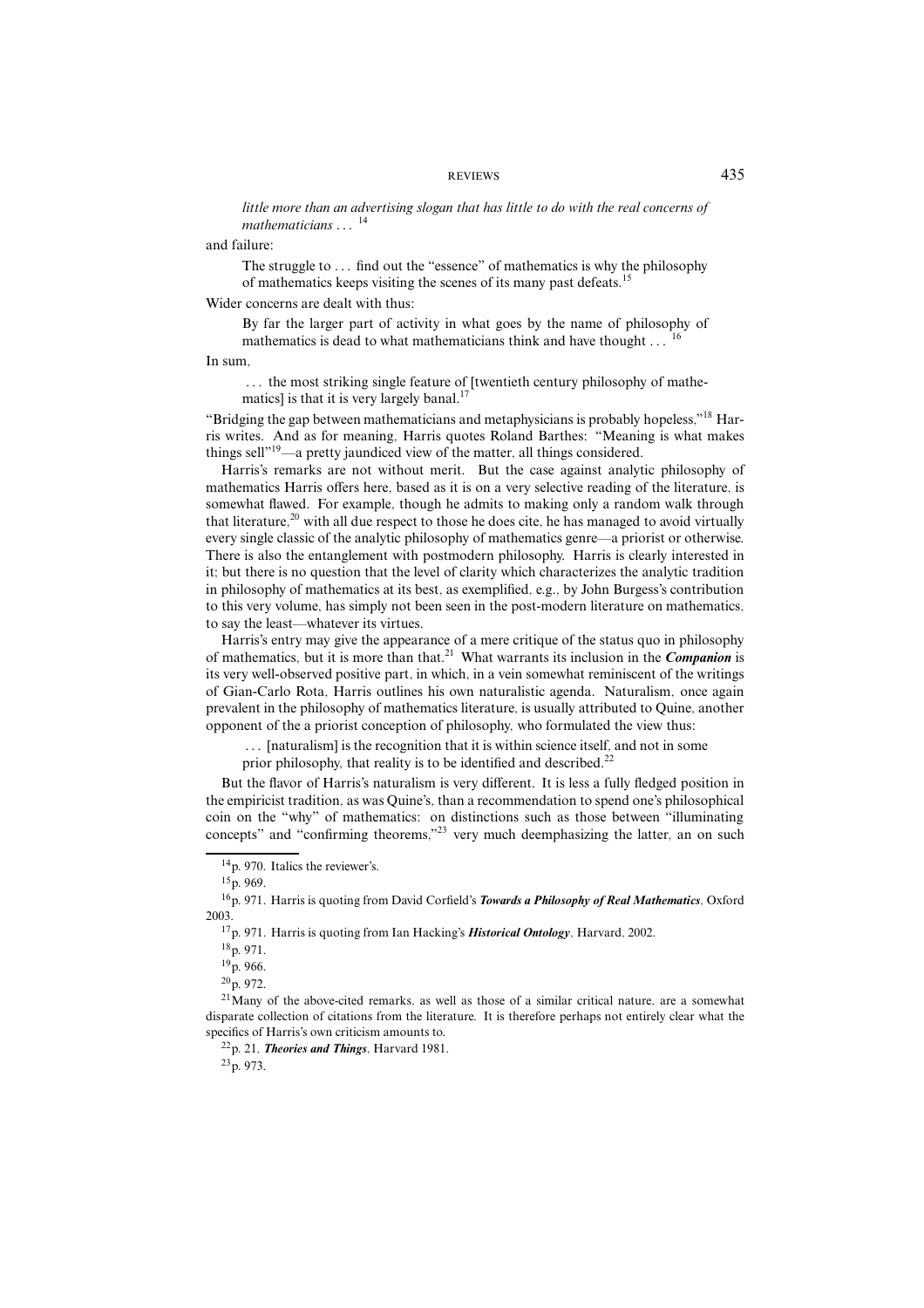value-laden terms as "naturality" and "structure." The mathematician's own reflections deserve consideration, and more, the conversation in philosophy of mathematics should be itself mathematically rich.

The idea of naturalizing mathematics is very promising. The idea has also surfaced in other quarters, as was mentioned. But Harris's suggestion to naturalize mathematics comes from within the subject. He challenges philosophers to take, for example, Gowers's remarks on the nature of mathematics, occurring on the very first page of the preface to this massive volume, seriously; to look at what mathematicians actually do; to become engaged with their reflections on the nature of the strange and magnificent enterprise that mathematics has become—to read, in short, this book.

JULIETTE KENNEDY

Department of Mathematics and Statistics, University of Helsinki, Finland juliette.kennedy@helsinki.fi.

Ulrich Blau. *Die Logik der Unbestimmtheiten und Paradoxien.* Philosophische Impulse, vol. 8. Synchron Wissenschaftsverlag der Autoren, Heidelberg, 2008, 960 pp.

Soon after I had come to Munich in 1986 to study philosophy I heard a rumor that one of the professors there was working on a huge manuscript attacking all the paradoxes of logic which unfortunately was supposed to be too technical for a philosopher's digestion. In 1990, I finally got hold of a draft of this manuscript, and I started taking courses with its author, Ulrich Blau. These courses comprised the most impressive experience of my undergraduate career; Ulrich is an amazingly thorough, unorthodox, and deep thinker, an exhilarant platonist, and a hilarious controverter. At all times he has appeared to me as the incarnation of Husserl's slogan "Zu den Sachen selbst!" ("To the things themselves!") by being one of those rare examples of German philosophers who concentrate on discussing substantial issues rather than discussing other people's discussions. In his case the issues are: the logical analysis of natural language (with a stress on vagueness, intention, and quotation), the semantic and epistemic paradoxes (the liar sentence, the hangman paradox), and a set and class theoretical logic of reflection (with an "ultimate" extension of the field of real numbers into the transfinite and the infinitesimal). His approaches are always original and his solutions well-motivated, strong, and powerful. In his world view, the liar paradox, mathematical platonism, the formally unexpressible, and Nagariuna are tightly connected with each other. The Blau manuscript kept growing over the years, and it now finally appeared in print as *Die Logik der Unbestimmtheiten und Paradoxien*. Fluent understanding of German is a prerequisite for being able to read this book, but a knowledge of logic is not, as it has a self-contained chapter on first order logic, called **L** here. There are people with more aggressive marketing strategies for their products than Ulrich is willing to use, so I can only hope that this will be another instance where "it is the stillest words that bring on the storm."

The current book includes the results of Ulrich Blau's previous one, *Die dreiwertige Logik der Sprache*, de Gruyter, Berlin and New York, 1978, X + 275 pp., in which it is shown that the analysis of the phenomena of vagueness and non-referentiality of natural language produce a system **LN** of first order logic expanding **L** with three truth values true, false, and indefinite ("unbestimmt") and two forms of negation (corresponding to the two interpretations of "Pizarro did not find Eldorado" depending on whether we assume Eldorado to exist or not to exist). The new book also develops a logic **LQ** of quotation which expands **L** and which has quotation marks and two different kinds of variables, de re and de dicto, to range over objects and expressions, respectively. The system **LQ** is shown to contain arithmetic and is subject to the incompleteness phenomena. It is the most convincing and powerful logic of quotation I know to have appeared in the literature.

But I would like to have my review of *Die Logik der Unbestimmtheiten und Paradoxien* focus on his proposed solution of the semantic paradoxes and the set and class theories which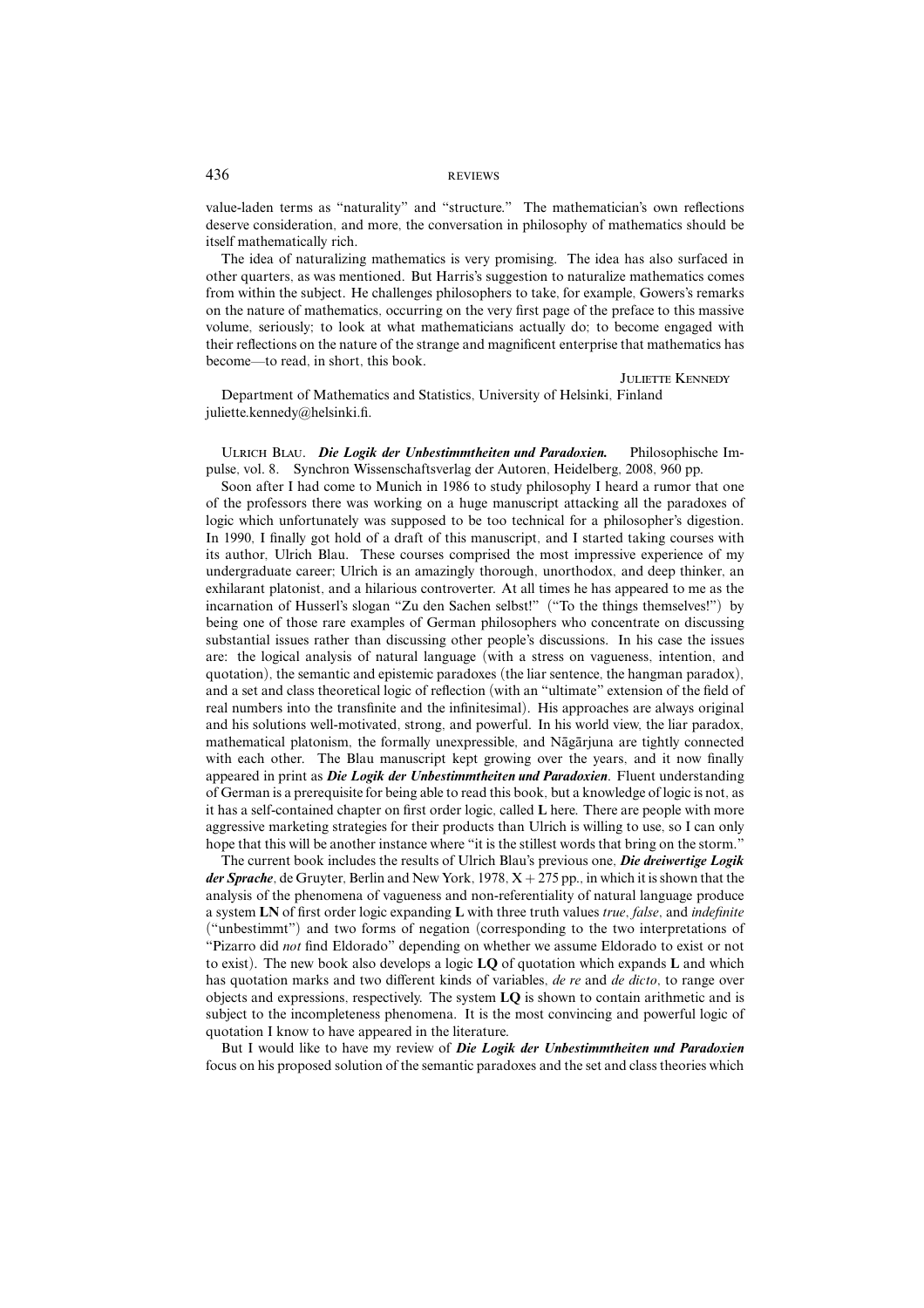get involved. A paradox appears if intuitive reasoning keeps entailing conclusions which contradict what is proven by a formal system. Blau's key idea is to allow the presence of a truth predicate in a formal language with arithmetic at the cost of making the process of reflection along an absolutely indefinite well-ordering  $\Omega^*$  part of the formal system. His approach, first announced in his *Die Logik der Unbestimmtheiten und Paradoxien (Kurzfassung)*, *Erkenntnis*, vol. 22 (1985), pp. 369–459, is somewhat reminiscent of "revision theories" of truth, but it is also much more advanced and superior to them, as none of the systems of revision theories which are in stock tries to catch up with the expressive power of our intuitive semantic reasoning about that system (like the one producing the revision sequences from attempts to find the extension of the truth predicate); but this is exactly what Blau works out, and he has answers where all of the revision theories rest in silence.

The liar paradox is given by the sentence  $\varphi$  = "This sentence is not true." We understand this sentence, and we reason that if it is false or just "meaningless," then it is true, and that if it is true, then it is false. This very process of verification, Blau says, assigns the truth value open ("offen"  $\neq$  indefinite) to  $\varphi$  at the lowest level of reflection. Therefore, at the next level of reflection we verified  $\varphi$  to be *true*, and at the second next level of reflection we verified  $\varphi$  to be *false*, etc. If  $\varphi$  is true/false at the  $\alpha$ <sup>th</sup> level of reflection, then  $\varphi$  is false/true at the  $\alpha$  + 1<sup>st</sup> level of reflection. Once we passed through all the finite levels of reflection or more generally through all the levels below some limit ordinal  $\lambda$ , we verified  $\varphi$  to be open at the  $\omega$ <sup>th</sup> or at the  $\lambda$ <sup>th</sup> level of reflection, respectively. Blau argues convincingly (cf. p. 451) that other proposed solutions to the semantic paradoxes lead into dead ends. His solution is a tour de force with a big amount of persuasive power. If this idea is to be integrated into a formal system, though, then the expressive power of the meta-language should be made available to the object language as well so that the latter may express statements like "At stage  $\alpha$ , the sentence  $\psi$  is true." By the necessary well-foundedness of the verification process, at a given level  $\alpha$  of reflection we only have access to the truth values of statements at earlier levels  $\beta < \alpha$  and not to truth values that are only to be decided at higher levels  $\beta > \alpha$ . But doesn't the liar paradox then resurrect in new disguise? What about the sentence  $\varphi^* =$  "This sentence is open at *all* levels of reflection"? It is indeed open at all levels of reflection, but therefore, as we reason intuitively, it is true. The subtety here, though, is given by the word "all" in *ϕ*∗. We need to take a closer look at Blau's logic of reflection and the "ordinals" *α* which index levels of reflection and which are provided by set and class theories.

Three logics of reflection are presented in *Die Logik der Unbestimmtheiten und Paradoxien*, namely **LR**, **MR**, and **KR**. The system **LR** expands both **LN** and **LQ**. The role of having quotation available will be to have a device for coding integers at hand, and the overall idea behind generalizing both **LN** and **LQ** is to arrive at a system which analyzes the entire natural language. In addition to  $($ ,  $)$ , sentential connectives, quantifiers, variables *de re* and de dicto, function and relation symbols, **LR** has an indicator *'* (standing for the current level of reflection) and a symbol  $T^{\tau}$  (for "is true at level  $\tau$ ") for each term  $\tau$  or for  $\tau$  being equal to  $\star$ . As arithmetic can be modelled already in LO, a term  $\tau$  may end up as being interpreted by an integer  $n \in \mathbb{N}$  in which case  $T^{\tau}$  will get its obvious meaning;  $T^*$  will mean "is true at the current level." (Formally,  $T^{\tau}$  will be allowed as a unary sentential connective as well as a predicate.) As self-referentiality is present already in **LQ**, the system **LR** can formulate a sentence  $\varphi$  which is equivalent to  $\neg T^* \varphi$ , i.e., **LR** can formulate the liar sentence. The logic **LR** has six truth values: true, false, indefinite, open,  $\overline{T}$  (not true, but open if false or indefinite), and  $\bar{F}$  (not false, but open if true or indefinite), and the set of levels of reflection is identical with  $\omega = \mathbb{N}$ . The semantics is defined in a natural way through verification rules.  $T^*\psi$  is true at level  $n + 1$  iff  $\psi$  is true at level *n*. An attempt to verify, falsify, or identify  $\psi$  as indefinite at a given level of reflection need not produce an answer in which case  $\psi$  will end up as being open,  $\overline{T}$ , or  $\overline{F}$  at that level. The LR-version of the sentence  $\varphi^*$  discussed above can be written as a sentence  $\varphi_{LR}^*$  which is equivalent to  $\forall n \in \mathbb{N} \neg O^n \varphi_{LR}^*$ . (Here, *O*, standing for "open,"